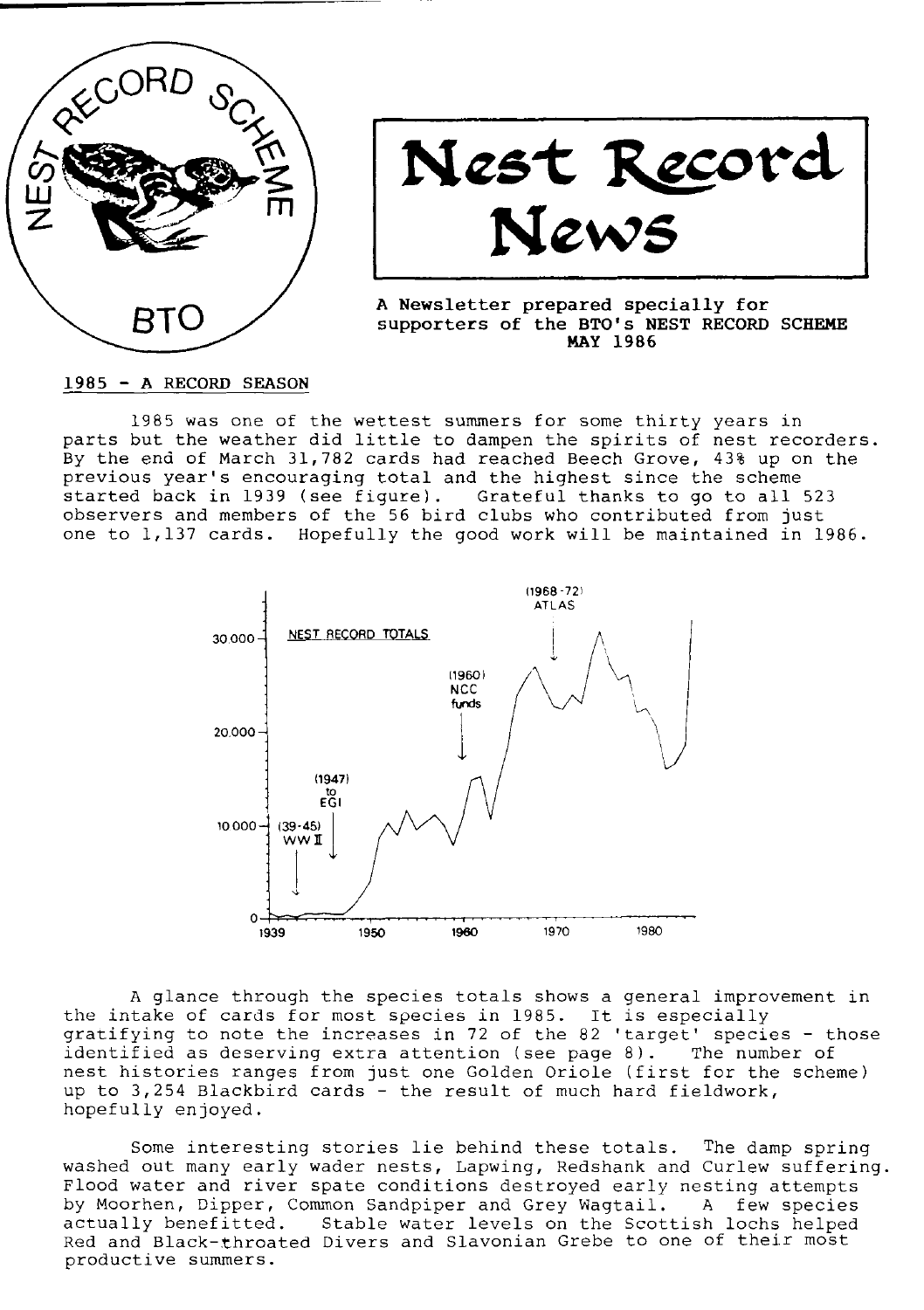Titmice (especially Great and Coal) over-wintered in good condition aided by the bumper fruiting crop of the previous autumn. Large clutches and broods were widely recorded. With rodent populations also high, owls (notably Tawny) laid above average clutches while there were several instances of confirmed double brooding by Barn Owls. Kestrel and owl broods met with mixed fortunes through the incessant rains of July leading to regular losses.

The general damp, cool, spring and summer weather contrived to delay nesting attempts by insect feeders like HouseMartin and Swift. The same applied to some upland nesters, including Wheatear and Meadow<br>Pipit. Some species such as Swallow and Nightiar finished breeding Some species such as Swallow and Nightjar finished breeding early and departed south.

Several observers reported more unhatched eggs than usual, an increased proportion containing developed chicks suggesting that poor weather may have caused chilling and death. On the southern open heaths Stonechat and Dartford Warbler had a poorish summer 'missing out' their second (middle) broods. In coastal habitats Shag, LittLe Tern and Ringed Plover were a trio of seabirds that experienced abysmal seasons in places.

Many other birds, including most representatives of the thrush and finch families, responded to the conditions by having protracted nesting periods. Song Thrush, Blackbird. Bullfinch and Redpoll were all reccrded as egg-Iaying in August.

Parrot Crossbills, those star birds of 1984, again reared young in coastal north Norfolk. Meanwhile Pied Flycatchers raised thre young at a nest in the Antrim G1ens - apparently the first successful breeding record for Ireland.

Historically 1985 will perhaps be remembered as the year that the Sea Eagle finally returned as a successful British breeding bird after an absence of seventy years (last bred Skye 1916). For the after an absence of seventy years (last bred Skye 1916). BTO nest record scheme though 1985 will be recalled perhaps for a record intake of cards compLeted through the energies of over five hundred nest finders.

# 1985 THE RECORD INTAKE  $-$  SOME HIGHLIGHTS

The strength of the nest record scheme comes from those birdwatchers able to complete a handful of nest histories on a local plot - their<br>garden, wood, farm, gravel pit or whatever. For others who have more garden, wood, farm, gravel pit or whatever. time to spend nest finding may become an absorbing hobby and large numbers of cards result. Many of these observers are included in the list on the following pages. It serves to illustrate several points. Firstly, just what a single nest recorder can achieve in one season. Then how certain species are demanding the attention of individuals.<br>How the plea for extra help has also improved the geographical How the plea for extra help has also improved spread of contributions - most regions and many counties are represented. Finally, how some nest finders are operating in small groups connected often with a bird club, natural history society or ringing group.  $\frac{1}{2}$  .

 $-2-$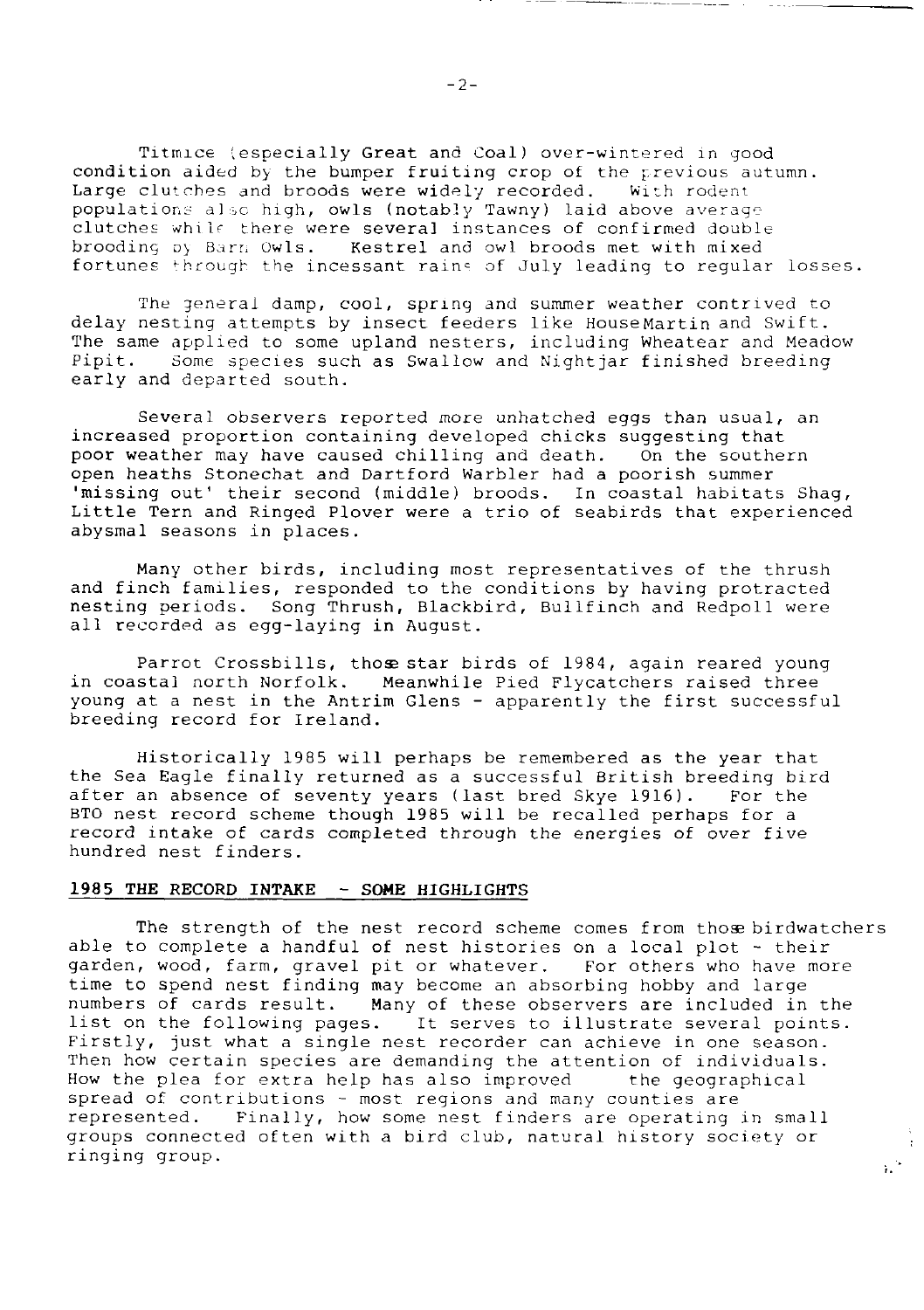TOTALS FOR NEST RECORD SCHEME FROM PRE 1984 to 1985

| SPECIES                | $PRE-84$                 | 1984                     | 1985                     | TOTAL          |
|------------------------|--------------------------|--------------------------|--------------------------|----------------|
| Red-throated Diver +   | 1040                     | 49                       | 88                       | 1177           |
| Black-throated Diver + | 124                      | 3                        | 8                        | 135            |
| Little Grebe *         | 1190                     | 37                       | 66                       | 1293           |
| Great Crested Grebe *  | 1518                     | 45                       | 113                      | 1676           |
| Slavonian Grebe +      | 117                      | $\mathbf{1}$             | 6                        | 124            |
| Black-necked Grebe +   | 11                       | $\mathbf{1}$             |                          | 12             |
| Fulmar                 | 1427                     | 130                      | 180                      | 1737           |
| Manx Shearwater        | 51                       |                          |                          | 51             |
| Storm Petrel           | 18                       | 1                        |                          | 19             |
| Leach's Petrel +       | $\overline{c}$           |                          |                          | $\overline{c}$ |
| Gannet                 | 17                       | 1                        |                          | 18             |
| Cormorant *            | 785                      | 21                       | 53                       | 859            |
| Shaq $*$               | 1742                     | 230                      | 132                      | 2104           |
| Bittern +              | 13                       | $\overline{a}$           | 4                        | 17             |
| Little Bittern +       | $\overline{\phantom{a}}$ | $\mathbf 1$              | $\overline{\phantom{0}}$ | 1              |
| Grey Heron *           | 1650                     | 89                       | 150                      | 1889           |
| Mute Swan *            | 2351                     | 79                       | 131                      | 2561           |
| Greylag Goose +        | 171                      | 11                       | 37                       | 219            |
| Canada Goose           | 799                      | 40                       | 86                       | 925            |
| Egyptian Goose         | $\overline{c}$           | $\overline{\phantom{a}}$ | $\overline{\phantom{a}}$ | 2              |
| Shelduck               | 157                      | 10                       | 12                       | 179            |
| Mandarin               | 73                       | 6                        | 26                       | 105            |
| Wigeon                 | 87                       | 4                        | -                        | 91             |
| Gadwall                | 40                       | $\overline{\phantom{0}}$ | ı                        | 41             |
| Teal                   | 147                      | 3                        | 3                        | 153            |
| Mallard *              | 4849                     | 197                      | 254                      | 5300           |
| $Pintail +$            | 6                        | -                        | 1                        | 7              |
| Garganey +             | 6                        | -                        | ı                        | 7              |
| Shoveler               | 79                       | $\overline{2}$           | 5                        | 86             |
| Pochard                | 82                       | 10                       | 9                        | 101            |
| Tufted Duck            | 538                      | 24                       | 49                       | 611            |
| Eider                  | 985                      | 17                       | 103                      | 1105           |
| Common Scoter +        | 25                       | 4                        | $\overline{\phantom{0}}$ | 29             |
| Goldeneye +            | 8                        |                          | 3                        | 11             |
| Red-breasted Merganser | 189                      | 1                        | 5                        | 195            |
| Goosander              | 96                       | 10                       | 14                       | 120            |
| Ruddy Duck             | 6                        | $\overline{2}$           | 5                        | 13             |

 $\frac{1}{2}$  and  $\frac{1}{2}$  and  $\frac{1}{2}$  and  $\frac{1}{2}$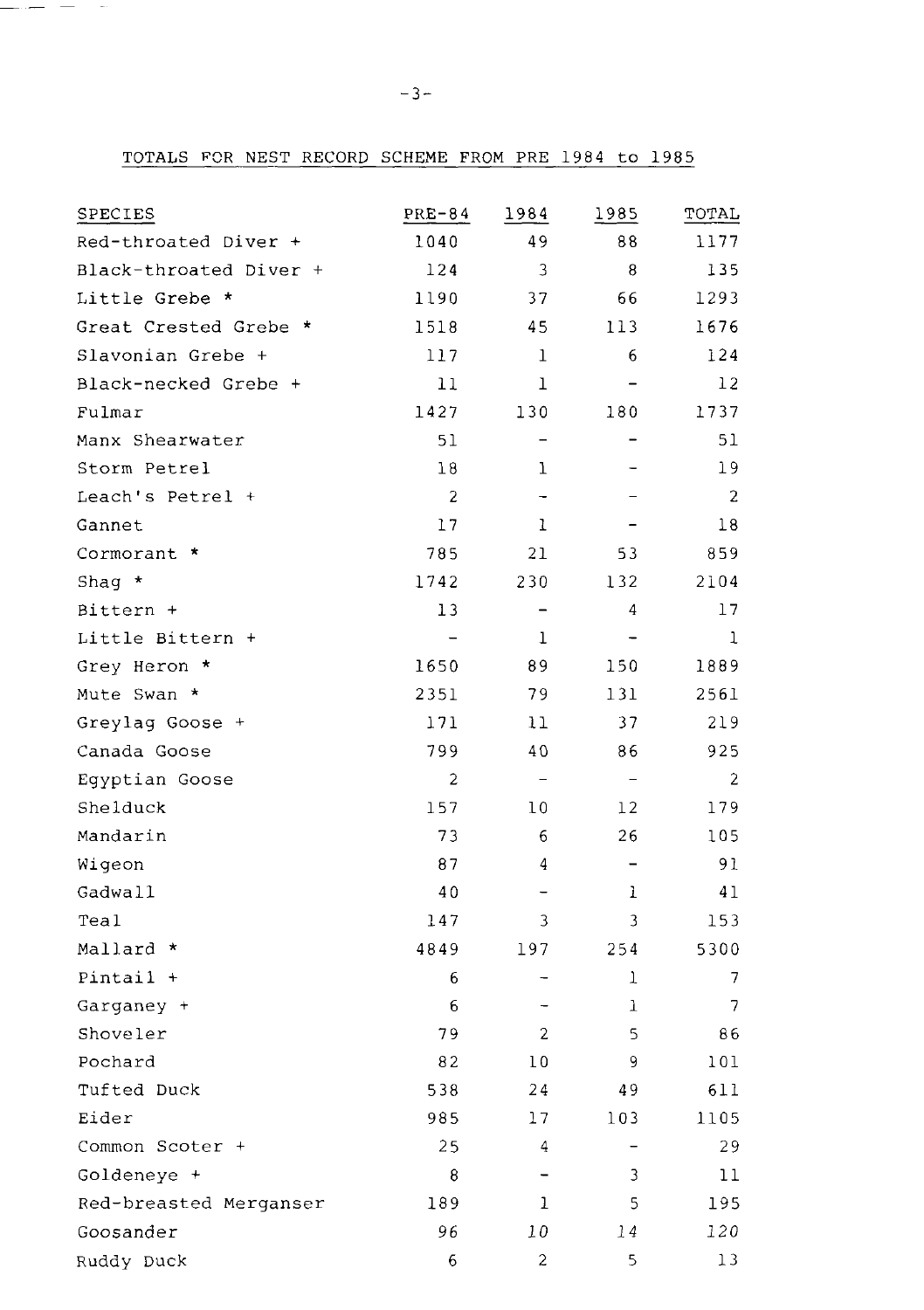| SPECIES                 | PRE-84       | 1984                     | 1985                     | TOTAL |
|-------------------------|--------------|--------------------------|--------------------------|-------|
| Honey Buzzard +         | 8            | $\overline{\phantom{0}}$ |                          | 8     |
| Red Kite +              | 10           | 2                        | ı                        | 13    |
| Marsh Harrier +         | 5            |                          |                          | 5     |
| Hen Harrier +           | 308          | 90                       | 50                       | 448   |
| Montagu's Harrier +     | 44           | 1                        | $\overline{\phantom{a}}$ | 45    |
| Goshawk +               | 25           | 11                       | 17                       | 53    |
| Sparrowhawk *           | 1986         | 128                      | 181                      | 2295  |
| Buzzard *               | 2013         | 167                      | 211                      | 2391  |
| Golden Eagle +          | 249          | 11                       | 29                       | 289   |
| Osprey +                | 23           |                          | 1                        | 24    |
| Kestrel *               | 2851         | 173                      | 265                      | 3289  |
| Merlin +                | 651          | 35                       | 57                       | 743   |
| · Hobby +               | 236          | 21                       | 26                       | 283   |
| Peregrine +             | 571          | 177                      | 79                       | 827   |
| Red Grouse              | 386          | 8                        | 16                       | 410   |
| Ptarmiqan               | 77           | ı                        | 3                        | 81    |
| Black Grouse            | 30           |                          | $\overline{c}$           | 32    |
| Capercaillie            | 60           |                          | $\overline{\phantom{a}}$ | 60    |
| Red-legged Partridge *  | 331          | 11                       | 16                       | 358   |
| Grey Partridge *        | 665          | 16                       | 13                       | 694   |
| Quail +                 | 9            |                          | $\qquad \qquad -$        | 9     |
| Pheasant *              | 1485         | 42                       | 67                       | 1594  |
| Lady Amherst's Pheasant | $\mathbf{1}$ |                          | -                        | ı     |
| Water Rail              | 52           |                          | 8                        | 60    |
| Corncrake +             | 24           | ı                        | $\overline{\phantom{0}}$ | 25    |
| Moorhen *               | 14369        | 232                      | 478                      | 15079 |
| Coot *                  | 7174         | 192                      | 442                      | 7808  |
| Oystercatcher *         | 6606         | 295                      | 490                      | 7391  |
| Avocet +                | 3            | ٠                        | $\overline{\phantom{0}}$ | 3     |
| Stone-curlew +          | 366          |                          | 3                        | 369   |
| Little Ringed Plover +  | 875          | 49                       | 52                       | 976   |
| Ringed Plover *         | 3935         | 145                      | 407                      | 4487  |
| Kentish Plover +        | 19           |                          | -                        | 19    |
| Dotterel +<br>$\alpha$  | 101          | 9                        | 4                        | 114   |
| Golden Plover           | 428          | 126                      | 20                       | 574   |
| Lapwing *               | 12891        | 497                      | 563                      | 13951 |
| Temminck's Stint +      | ı            |                          |                          | ı     |
| Purple Sandpiper +      | 3            |                          |                          | 3     |
| Dunlin                  | 402          | 10                       | 11                       | 423   |
| Snipe *                 | 1065         | 28                       | 23                       | 1116  |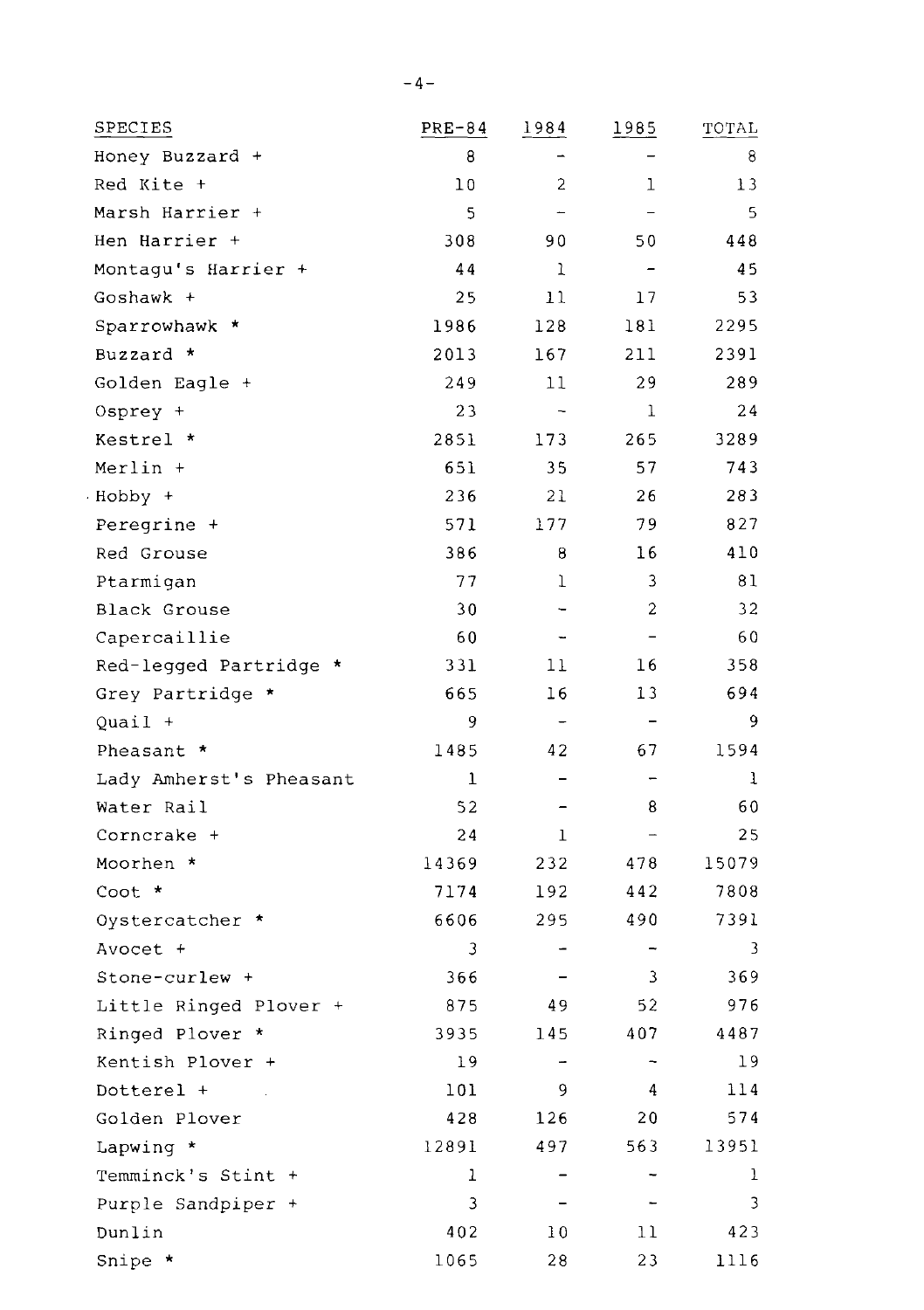| SPECIES                  | PRE-84         | 1984                     | <u>1985</u>              | TOTAL |
|--------------------------|----------------|--------------------------|--------------------------|-------|
| Woodcock                 | 431            | 25                       | 15                       | 471   |
| Black-tailed Godwit +    | 6              | $\frac{1}{2}$            | -                        | 6     |
| Whimbrel +               | 42             | $\overline{a}$           |                          | 42    |
| Curlew *                 | 1551           | 146                      | 75                       | 1772  |
| Redshank *               | 1505           | 32                       | 91                       | 1628  |
| Greenshank +             | 103            | 13                       | 8                        | 124   |
| Wood Sandpiper +         | $\overline{2}$ | $\overline{a}$           | $\overline{a}$           | 2     |
| Common Sandpiper *       | 824            | 38                       | 48                       | 910   |
| Red-necked Phalarope +   | 32             | $\overline{\phantom{0}}$ | $\overline{a}$           | 32    |
| Arctic Skua              | 164            | 21                       | 5                        | 190   |
| Great Skua               | 252            | 4                        | 6                        | 262   |
| Black-headed Gull *      | 2769           | 51                       | 249                      | 3069  |
| Mediterranean Gull +     | $\overline{2}$ | $\overline{a}$           |                          | 2     |
| Common Gull *            | 1557           | 37                       | 60                       | 1654  |
| Lesser Black-backed Gull | 678            | 2                        | 10                       | 690   |
| Herring Gull             | 3186           | 49                       | 148                      | 3383  |
| Great Black-backed Gull  | 741            | 3                        | $\overline{7}$           | 751   |
| Kittiwake                | 1162           | 225                      | 108                      | 1495  |
| Sandwich Tern            | 138            | ÷                        | $\overline{\phantom{a}}$ | 138   |
| Roseate Tern +           | 62             | 36                       | 13                       | 111   |
| Common Tern *            | 2100           | 75                       | $130-$                   | 2-305 |
| Arctic Tern *            | 947            | 32                       | 103                      | 1082  |
| Little Tern +            | 2162           | 9                        | 260                      | 2431  |
| Guillemot                | 513            | $\overline{c}$           | 68                       | 583   |
| Razorbill                | 278            | 5                        | 56                       | 339   |
| Black Guillemot          | 150            | 13                       | 192                      | 355   |
| Puffin                   | 75             | 4                        | 68                       | 147   |
| Rock Dove                | 95             | 6                        | 14                       | 115   |
| Feral Pigeon             | 736            | 5                        | 38                       | 779   |
| Stock Dove *             | 3210           | 115                      | 226                      | 3551  |
| Woodpigeon *             | 14370          | 455                      | 614                      | 15439 |
| Collared Dove *          | 1524           | 71                       | 158                      | 1753  |
| Turtle Dove *            | 1522           | 30                       | 41                       | 1593  |
| Ring-necked Parakeet     | 1              |                          | $\overline{\phantom{0}}$ | 1     |
| Cuckoo *                 | 1197           | 48                       | 164                      | 1409  |
| Barn Owl +               | 791            | 65                       | 92                       | 948   |
| Snowy $0w1 +$            | ı              | $\overline{\phantom{a}}$ | $\overline{\phantom{a}}$ | ı     |
| Little Owl *             | 909            | 49                       | 52                       | 1010  |
| Tawny Owl *              | 3047           | 138                      | 335                      | 3520  |
| Long-eared Owl           | 354            | 15                       | 24                       | 393   |
|                          |                |                          |                          |       |

 $\sim 10^{-11}$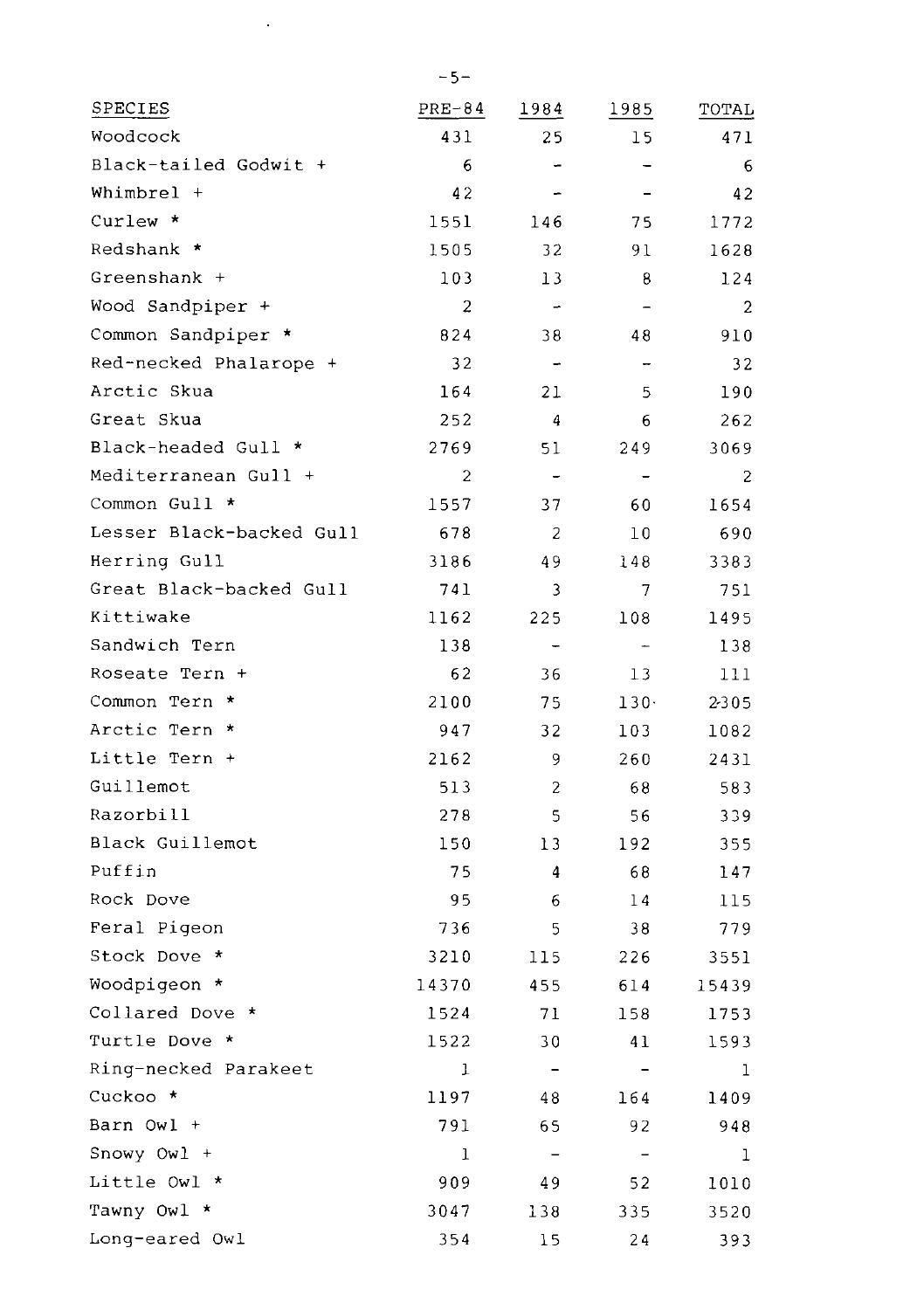| <b>SPECIES</b>            | PRE-84 | 1984                     | <u>1985</u>    | TOTAL  |
|---------------------------|--------|--------------------------|----------------|--------|
| Short-eared Owl           | 133    | 11                       | 19             | 163    |
| Nightjar                  | 464    | 33                       | 30             | 527    |
| Swift *                   | 732    | 24                       | 31             | 787    |
| Kingfisher +              | 320    | 14                       | 16             | 350    |
| Hoopoe +                  | ı      | $\overline{\phantom{0}}$ | $\overline{a}$ | ı      |
| Wryneck +                 | 11     | -                        | -              | 11     |
| Green Woodpecker          | 200    | 5                        | 8              | 213    |
| Great Spotted Woodpecker  | 498    | 27                       | 35             | 560    |
| Lesser Spotted Woodpecker | 97     | 4                        | 4              | 105    |
| Woodlark +                | 306    | 10                       | 9              | 325    |
| Skylark *                 | 4722   | 144                      | 231            | 5097   |
| Sand Martin               | 633    | 15                       | 9              | 657    |
| Swallow $\star$           | 25207  | 597                      | 1258           | 27062  |
| House Martin *            | 2545   | 143                      | 211            | 2899   |
| Tree Pipit                | 970    | 40                       | 52             | 1062   |
| Meadow Pipit *            | 5548   | 393                      | 394            | 6335   |
| Rock Pipit                | 402    | 13                       | 16             | 431    |
| Yellow Waqtail            | 726    | 14                       | 18             | 758    |
| Grey Wagtail              | 2604   | 161                      | 182            | 2947   |
| Pied Wagtail              | 5200   | 250                      | 249            | 5699   |
| Dipper                    | 3623   | 406                      | 440            | 4469   |
| Wren *                    | 9444   | 194                      | 373            | 10011  |
| Dunnock *                 | 23673  | 239                      | 675            | 24587  |
| Robin *                   | 13188  | 390                      | 629            | 14207  |
| Nightingale               | 319    | 2                        | 11             | 332    |
| Bluethroat +              | ı      |                          |                | ı      |
| Black Redstart +          | 108    |                          | 7              | 115    |
| Redstart *                | 1864   | 74                       | 171            | 2109   |
| Whinchat *                | 1059   | 74                       | 97             | 1230   |
| Stonechat *               | 1583   | 71                       | 31             | 1685   |
| Wheatear *                | 1705   | 115                      | 213            | 2033   |
| Ring Ousel *              | 928    | 51                       | 55             | 1034   |
| Blackbird *               | 96861  | 1395                     | 3254           | 101510 |
| Fieldfare +               | ı      |                          |                | ı      |
| Song Thrush *             | 59708  | 637                      | 1267           | 61612  |
| Redwing +                 | 52     | 26                       | 7              | 85     |
| Mistle Thrush *           | 5074   | 119                      | 227            | 5420   |
| Cetti's Warbler +         | 16     |                          | 1              | 17     |
| Grasshopper Warbler       | 229    | 3                        | 14             | 246    |
| Savi's Warbler +          | 2      | $\overline{\phantom{0}}$ | <sup>-</sup>   | 2      |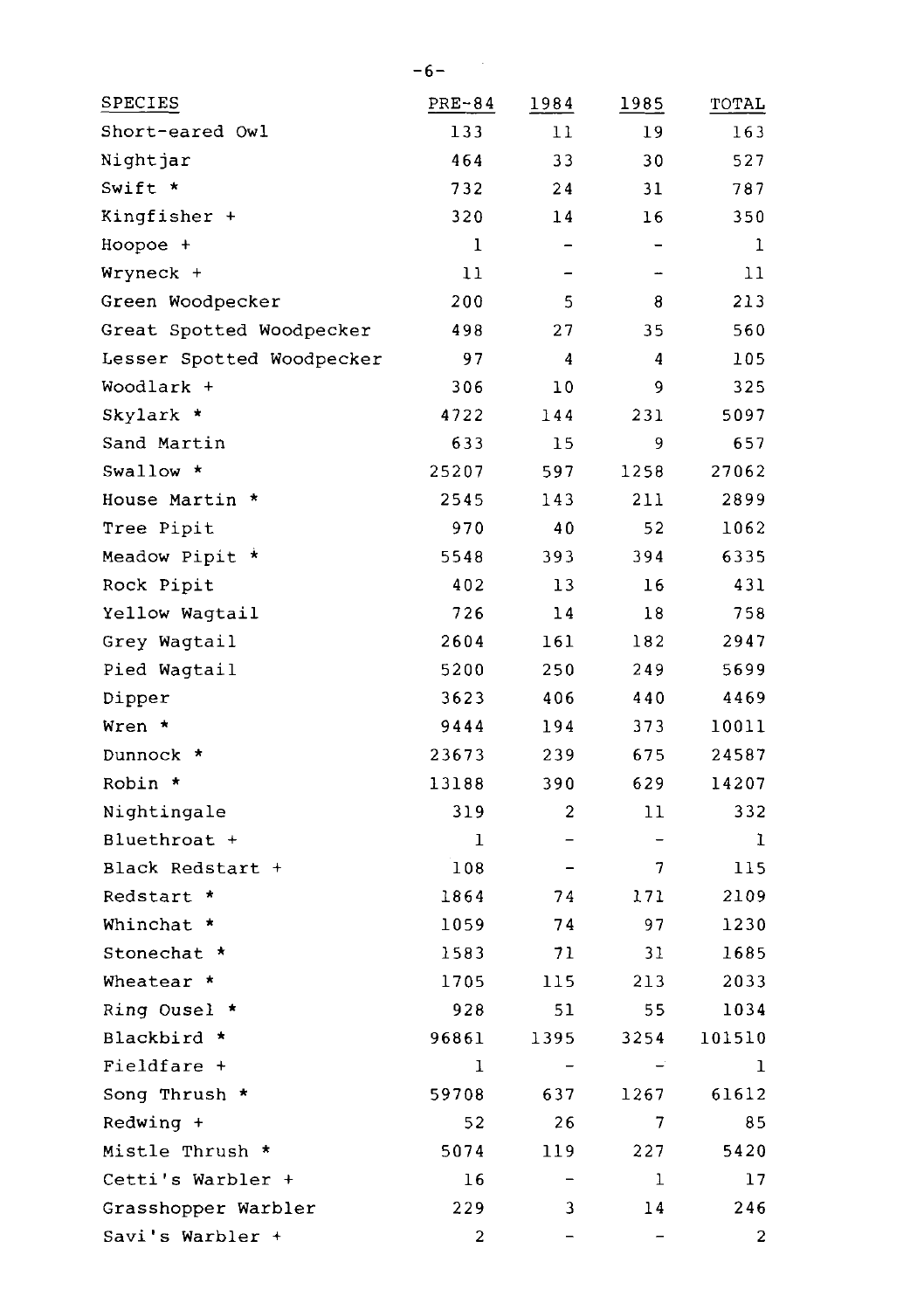| SPECIES                  | PRE-84 | 1984                     | 1985                     | TOTAL |
|--------------------------|--------|--------------------------|--------------------------|-------|
| Sedge Warbler *          | 2756   | 160                      | 121                      | 3037  |
| Marsh Warbler +          | 63     | 20                       | 16                       | 99    |
| Reed Warbler *           | 7078   | 154                      | 230                      | 7462  |
| Dartford Warbler +       | 177    | 50                       | 45                       | 272   |
| Lesser Whitethroat       | 555    | 29                       | 29                       | 613   |
| Whitethroat *            | 4226   | 74                       | 89                       | 4389  |
| Garden Warbler *         | 979    | 51                       | 64                       | 1094  |
| Blackcap *               | 1763   | 83                       | 150                      | 1996  |
| Wood Warbler             | 1124   | 78                       | 81                       | 1283  |
| Chiffchaff *             | 1303   | 37                       | 78                       | 1418  |
| Willow Warbler *         | 8062   | 349                      | 600                      | 9011  |
| Goldcrest *              | 536    | 34                       | 26                       | 596   |
| Firecrest +              | 7      | $\overline{a}$           | ı                        | 8     |
| Spotted Flycatcher *     | 6771   | 204                      | 276                      | 7251  |
| Pied Flycatcher          | 10907  | 532                      | 1027                     | 12466 |
| Bearded Tit +            | 43     | 3                        | 6                        | 52    |
| Long-tailed Tit *        | 2893   | 69                       | 123                      | 3085  |
| Marsh Tit                | 806    | 13                       | 35                       | 854   |
| Willow Tit               | 298    | 12                       | 12                       | 322   |
| Crested Tit +            | 115    | 6                        | 14                       | 135   |
| Coal Tit *               | 3091   | 78                       | 139                      | 3308  |
| Blue Tit *               | 32342  | 1310                     | 2597                     | 36249 |
| Great Tit *              | 20461  | 1058                     | 1959                     | 23478 |
| Nuthatch *               | 1044   | 56                       | 113                      | 1213  |
| Treecreeper *            | 1396   | 39                       | 89                       | 1524  |
| Short-toed Treecreeper + | 1      | $\overline{\phantom{0}}$ | $\overline{\phantom{0}}$ | ı     |
| Golden Oriole +          | -      | -                        | ı                        | ı     |
| Red-backed Shrike +      | 251    |                          | $\overline{\phantom{0}}$ | 251   |
| Jay *                    | 1014   | 17                       | 39                       | 1070  |
| Magpie *                 | 3510   | 231                      | 267                      | 4008  |
| Chough +                 | 279    | 9                        | 41                       | 329   |
| Jackdaw *                | 3010   | 169                      | 226                      | 3405  |
| Rook *                   | 2567   | 140                      | 263                      | 2970  |
| Carrion Crow *           | 3426   | 189                      | 176                      | 3791  |
| Hooded Crow              | 487    | 61                       | 45                       | 593   |
| Raven *                  | 1460   | 82                       | 82                       | 1624  |
| Starling *               | 8552   | 259                      | 927                      | 9738  |
| House Sparrow *          | 9050   | 184                      | 192                      | 9426  |
| Tree Sparrow *           | 11228  | 145                      | 543                      | 11916 |
| Chaffinch *              | 14073  | 319                      | 756                      | 15148 |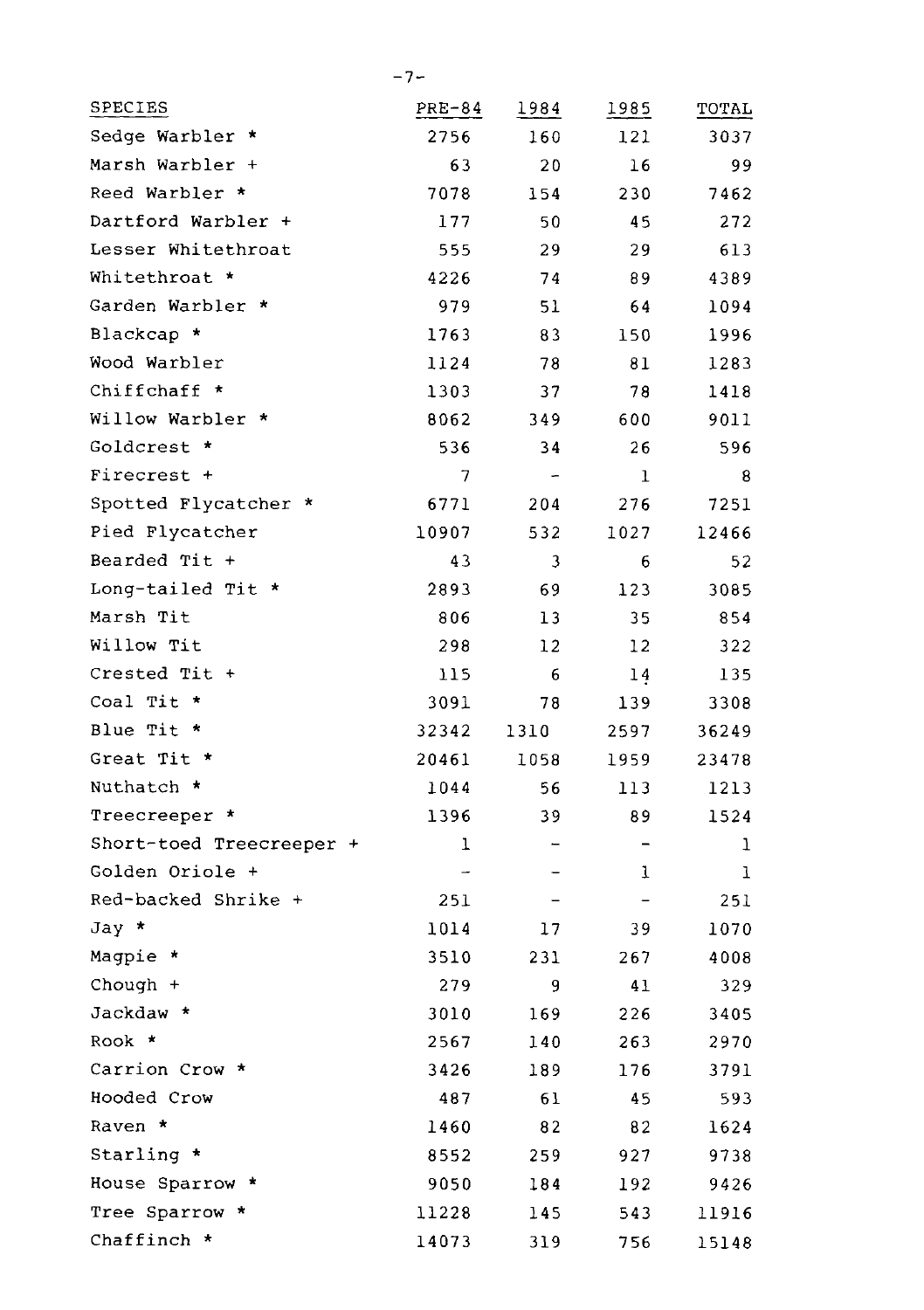| SPECIES             | $PRE-84$ | 1984           | 1985           | TOTAL          |
|---------------------|----------|----------------|----------------|----------------|
| Serin +             |          |                | $\mathbf{I}$   | 1              |
| Greenfinch *        | 10439    | 193            | 266            | 10898          |
| Goldfinch *         | 2233     | 34             | 56             | 2323           |
| Siskin              | 33       | 1              | 6              | 40             |
| Linnet *            | 20511    | 197            | 572            | 21280          |
| Twite               | 706      | 13             | 21             | 740            |
| Redpoll *           | 1080     | 11             | 49             | 1140           |
| Common Crossbill +  | 76       | 4              | 8              | 88             |
| Parrot Crossbill +  | 1        | $\overline{c}$ | $\mathbf{I}$   | $\overline{4}$ |
| Scarlet Rosefinch + | 1        | -              | -              | $\mathbf{1}$   |
| Bullfinch *         | 4298     | 66             | 109            | 4473           |
| Hawfinch            | 84       | 22             | $\overline{c}$ | 108            |
| Snow Bunting +      | 10       |                |                | 10             |
| Yellowhammer *      | 4913     | 127            | 165            | 5205           |
| Cirl Bunting +      | 55       |                |                | 55             |
| Reed Bunting *      | 5864     | 159            | 125            | 6148           |
| Corn Bunting *      | 276      | 32             | 121            | 429            |
|                     |          |                |                |                |
|                     | $PRE-84$ | 1984           | 1985           | GRAND          |
|                     | 618969   | 18185          | 31782          | <b>TOTAL</b>   |
|                     |          |                |                | 669036         |

Bird species protected under the 1981 Wildlife and Countryside Act + TARGET SPECIES - deserving special attention.

\* These species fall into two categories:

1) a range of 'indicator' species which the BTO is able to use to assess variations in breeding performance between years, regions and habitats.

2) species for whom the sample of nest histories is nearing the point where a sufficiently large number are housed at Beech Grove to merit a detailed analysis and publication of a paper on the breeding biology of the bird.

All cards are treasured for the range of 'Target' species.

 $-8-$ 

 $\overline{\phantom{a}}$  $\overline{\phantom{a}}$  $\overline{\phantom{a}}$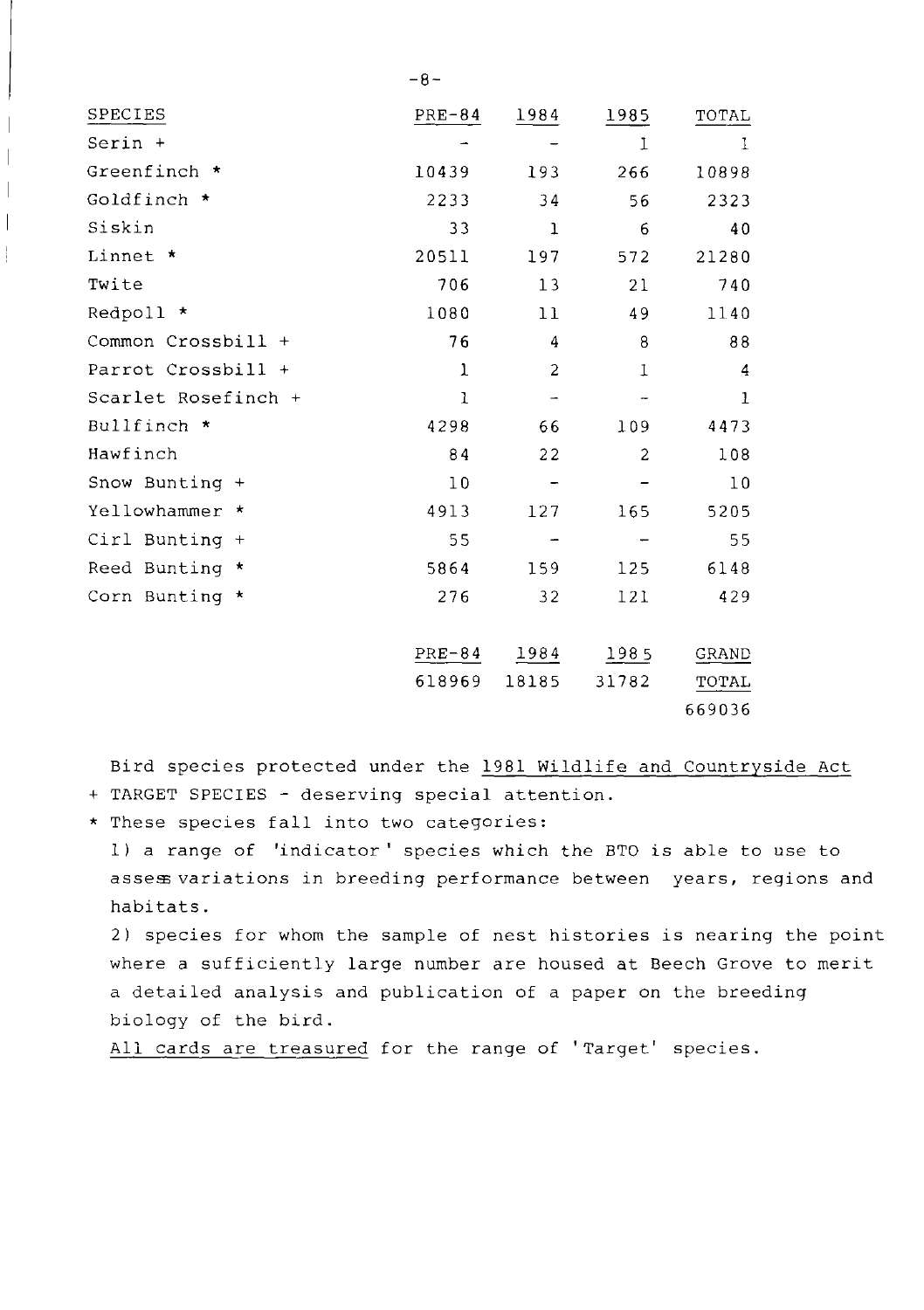Mrs J. Abbott (Glos.) 167 cards including 128 Blue Tit,<br>6 Nuthatch: W.D. Allen (Shrops) 150 cards including 6 W.D. Allen (Shrops) 150 cards including 6 Spotted Flycatcher, 12 Blackbird; P. Anderson (Tyne & Wear) 107 cards including 3 Shoveler, 26 Redshank; M.R. Bartle (Notts) 126 cards including 29 Blackbird, 30 Great Tit; G.G. Bates and I.M. and N.R. Foster (Sutherland) 108 cards including 9 Buzzard, 6 Hooded Crow; R.E. Batty (Middx) 166 cards including 43 Blackbird, 14 Greenfinch; H. Bradley (North Down Ringing Group) 146 cards including 74 Willow Warbler, 13 Rook; K. Briggs (Lancaster Birdwatching Society) 755 cards including 129 Oystercatcher, 70 Lapwing, 6 Goosander; J.E.A. Brook. and R.C. Cooke (Warwicks) 724 cards including 56 Moorhen, 106 Woodpigeon, 13 Blackcap; K. Bruce and K.G.G. Bruce(Kirkcudbright) 234 cards including  $46$  Cormorant, 13 Tawny OwI; R.H. Bucknall (Northumberland) I12 cards including 3 Red-breasted Merganser, 6 Short-eared Owl; I.D. Bullock (Glos) 281 cards including 75 Pied Flycatcher, 142 Blue Tit; Dr. P.J.K. Burton, T.G. Holder, M. Hunt and D.A. Lees (Herts) 313 cards including 80 Kestrel, 34 Tawny Owl; <u>J. Callio</u><br>(Cumbria) 235 cards including 39 Sedge Warbler, 19 Willo Warbler; Dr.B. Campbell and T. Young (Oxon) 232 cards including 10 Long-tailed Tit, 14 Chaffinch; M.C. Chesney (Perth) 117 cards including 5 Common Sandpiper, 17 Swallow; J. Clark (Gwynedd)<br>147 cards including 16 Tufted Duck, 17 Common Tern; I. Clowes 147 cards including 16 Tufted Duck, 17 Common Tern; (Northumberland)  $1\overline{17}$  cards including 39 Eider, 39 Arctic Tern; J.E.S. Cooper and R. Sanderson (Sussex) 371 cards including 6 Tawny Owl, 70 Great Tit, 35 Starling; D. Cox and B. Hawes (Bucks) 878 cards including 45 Pied Wagtail, 250 Blackbird, 44 Magpie; Dr. S. Cox (Essex) 393 cards including 166 Little Tern, 165 Ringed Plover; R.E. Danson (Lancs) 288 cards including 9 Jackdaw, 103 Tree Sparrow; F. Davison (Northumberl lOl cards including 7 Heron, 18 Pied Flycatcher; P.G. Davi and S.G. Davis (Surrey) 186 cards including 11 Stonechat, 11 Dartford Warbler; F. Davison (Northumbria Rinqinq Group) 266 cards including 3  $\overline{Goosander}$ , 94 Great Tit; R.A. Denyer (Surrey) 145 cards including 4 Mandarin, 23 Stock Dove; N.R. Duncan (Grampian) 393 cards including 72 Skylark, 50 Meadow Pipit; M.R. Fletcher MAFF, Surrey) 335 cards including 144 Starling, 121 Tree Sparrow; D. Fulton and T. Crossman (Shrops) 248 cards including 36 Wheatear, 11 Mistle Thrush; H.R. Hammacott (Bristol Naturalists' Society) 356 cards including  $29$  Lapwing,  $63$  Willow Warbler, 8 Whitethroat; A.B.J. Harris (Rye Meads Ringing Group, Herts) 335 cards including 41 Common Tern, 62 Reed Warbler, 10 Reed Bunting; I and G.P. Hildred (Lincs) 217 cards including 18 Wren, 37 House Sparrow;  $P.M.Hill$ (Salop) 184 cards including 112 Pied Flycatcher, 7 Nuthatch; Dr. E. Hird (Kent) 148 cards including 74 Blackbird, 21 Linnet; P.R. Holness (Norfolk) 329 cards including 145 Swallow, 8 (Hants) 198 cards including 4 Nightjar, 26 Dartford Warbler; G. Kaczanow (Devon) 115 cards including 25 Carrion Crow, 27 Raven; W.Kennedy (Co. Londonderry) 126 cards including 100 Black-headed  $Gull$ ; J. Kieser (Hants) 272 cards including 42 Linnet, 12 Yellowhammer; R- Lambert (Gibraltar Point B.O,, Lincs) I99 cards including 6l Ringed Plover, 22 Tree Sparrow; D.E. Lewis (Gwent) 133 cards including 25 Blackbird, 8 Greenfinch; J.M.S. Lewis and S.J. Roberts (cwent) 224 cards including 43 Dipper, 3 CrossbiII, 3 Siskin; J.V. Lloyd (Dyfed) 250 cards including 10 Redstart, 43 Rook; R.J. Louch and D. Tompson  $(0x)$  358 cards including 11 Grasshopper Warbler, 27 Chiffchaff, 22 Yellowhammer;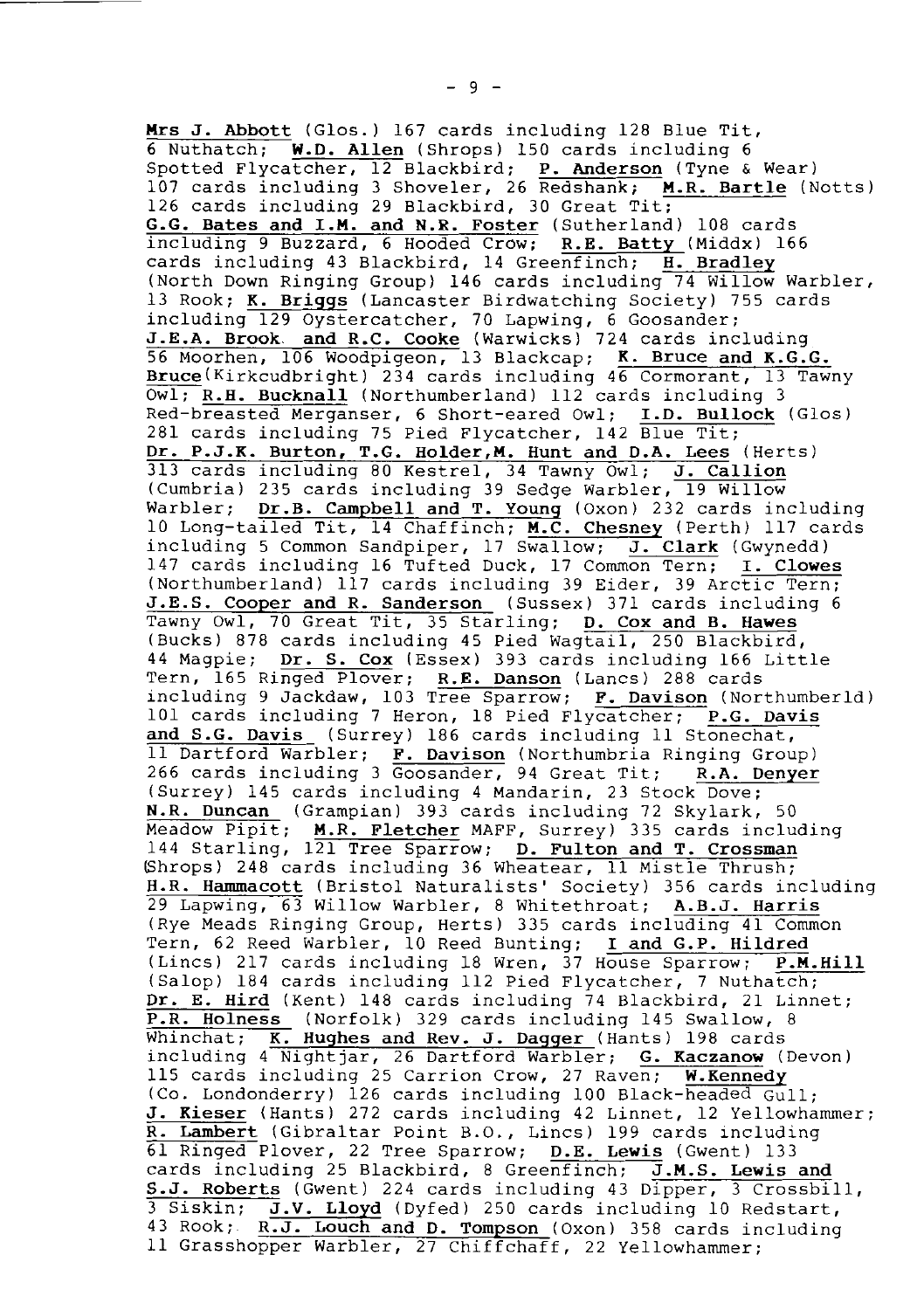Dr.A.D.L. and Mrs S.L. Lyszkowski (London) 202 cards includi B.A. Madden (Ireland) 224 cards including 113 Swallow, 22 Jackdaw; C.F. Mapletoft (Birklands Ringing croup, Notts) 896 cards including 43 Wren, 67 Song Thrush, 72 Chaffinch; P. Maynard and J. Baldwin (Hants) 188 cards including 10 Nightjar, 6 Woodlark, 8 Nightingale; M.O. Meadows (Essex) 146 cards including 15 Moorhen, 5 Corn<br>Bunting: S.J. Meek (South Humberside) 149 cards including Bunting;  $S.J.$  Meek (South Humberside) 149 cards including 4 Cuckoo, 22 Wren:  $\overline{I}$ . McAlpine (Merseyside) 101 cards including 11 Moorhen, I. McAlpine (Merseyside) 101 cards including 11 Moorhen, 27 Blackbird; J. Oldland and D. Harrison (Yorks) 316 cards<br>including 4 Water Rail, 11 Redstart, 16 Reed Warbler; Orkney including 4 Water Rail, 11 Redstart, 16 Reed Warbler; Ringing Group (co-ordinator E. Meek) 426 cards includi 6 Merlin, 170 Black Guillemot, 11 Hooded Crow; <u>G.D.A. Platt</u><br>(Co. Antrim) 1,137 cards including 13 Peregrine, 179 Swallow, 18 Mistle Thrush; W. Proctor (Warwicks) 478 cards including 50 Woodpigeon, 130 Blackbird, 27 Magpie; D.J. Radford (Powys) 156 cards including 60 Oystercatcher, 78 Ringed Plover; I. Rendall (Aberdeen) 312 cards including 48 Song Thrush, 26 Greenfinch; J. Richardson (Durham) 417 cards including 10 Stock Dove, 14 Dunnock, 22 Chaffinch; S. Richardson (Durham) 100 cards including 26 Blackbird, 19 Chaffinch; <u>K. Rideout</u> (Nationa<br>Trust, Northumberland) 137 cards including 39 Kittiwake, 13 Roseate Tern; D. Rogers and A. Robinson (Devon) 145 cards including 61 Pied Flycatcher, 57 Blue Tit; G. Shaw (Dumfries & Galloway) 124 cards including 6 Barn Owl, 4 Whinchat; R.G. Short, D.G. Harris and C.F. Thorn (London) 117 cards including 10 Spotted Flycatcher, 5 Nuthatch; C. Smith (Mid Lincs Ringing Group) 602 cards including I1 Tawny OwI, IS5 elackbird. 73 Rook; I.M. Spence (Lancs) 126 cards including 47 Swallow, 29 Blue Tit; S. Squires (Mid Glamorgan) 100 cards including 10 Carrion Crow, 7 Willow Warbler; <u>W. Squires</u> (Powys) 192 cards including 103 Pied Flycatcher, 6 Redstart; <u>R.L. Swann</u> (Glenurquhart Bird Club 235 cards including 15 Buzzard, 23 Tawny Owl, 20 Wheatear W. Thrower and S. Organ (Norfolk) 160 cards 28 Song Thrush, 34 Blackbird; Dr. S.J. Tyler and S.J.Ormerod (Powys) 288 cards including 54 Grey Wagtail, 148 Dipper; Dr. L.L.J. Vick (Edinburg Ringing Group) 143 cards including 55 Wheatear, 18 Ring Ouzel D. Warden(Bristol) 218 cards including 12 Little Grebe, 47 Coot; I.H. Wolfenden (Liverpool) 113 cards including 34 Skylark, 17 Meadow Pipit; M. Wright (Suffolk) 132 cards including 15 Ringed Plover, 49 Linnet.

# CARE WHEN NEST FINDING AND RECORDING

The role of the Nest Record Scheme in helping to reveal detaits essential to our understanding of the annual  $cyclic$  and subsequently conservation of our birdlife has been demonstrated for many species. The nesting period is a particularly sensitive time for many birds, however, and recorders are asked to adhere closely to the Code of Conduct included in the standard Instructions and outlined in more detail in The Nest Record Scheme (BTO Guide No. 12). Safety of the bird and the contents of the its nest must come first at all times.

Details of those species protected under the l98I wildlife andCountryside Act are given on the following page.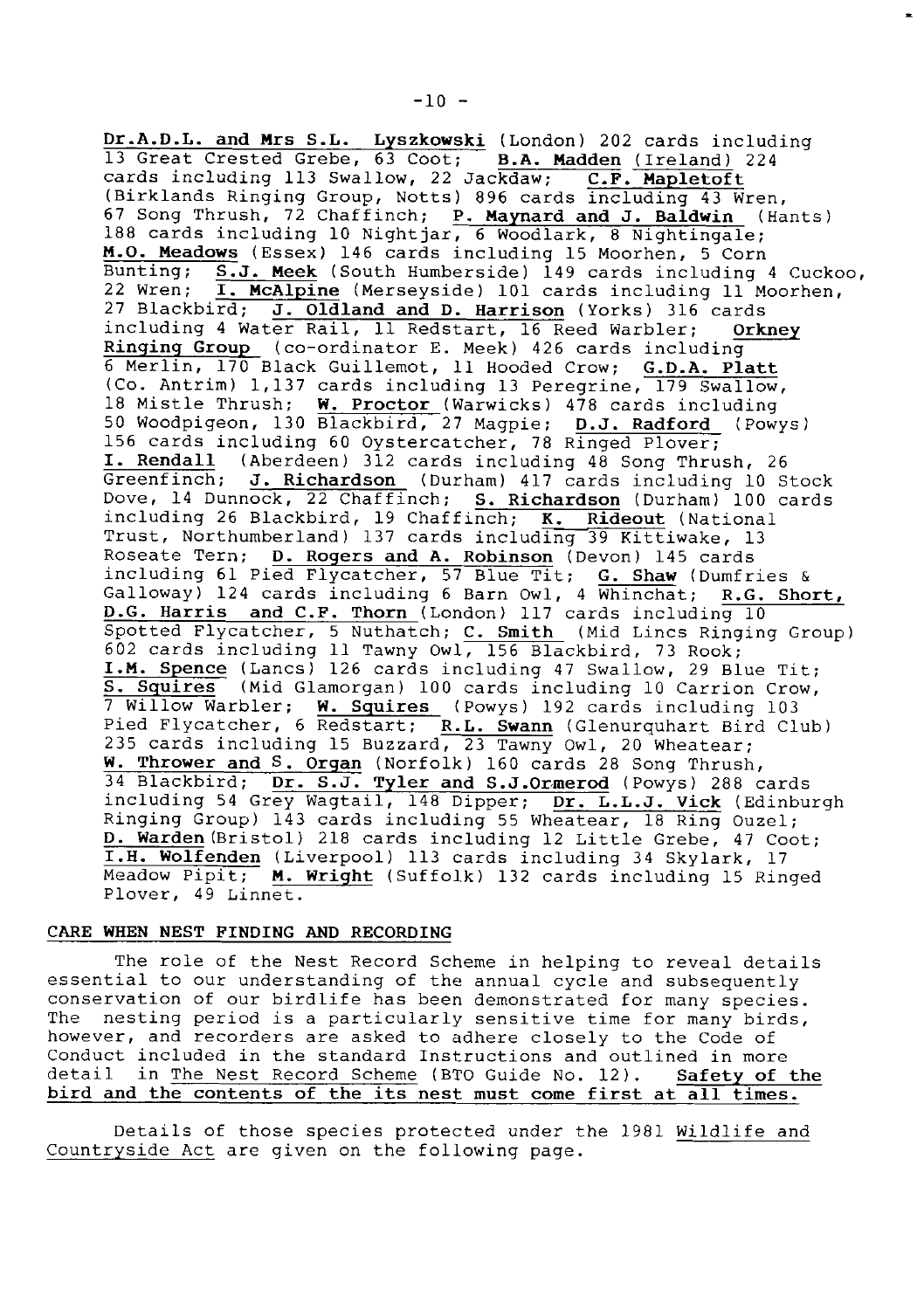## CURRENT ANALYSES OF CARDS

The historical bank of cards are increasingly being put to good use by analysts both inside and away from Beech crove. Over 80,000 cards were examined during compilation of the book Farming and Birds by Raymond O'Connor and Mike Shrubb. This involved an assessment of breeding performance and habitat utilization by species ranging from Woodpigeon and Reed Bunting to Linnet and Yellowhammer over a twenty<br>year period. Mistle Thrush, Wren, Swallow and Redstart are among a Mistle Thrush, Wren, Swallow and Redstart are among a group of birds whose past holdings of cards were analysed to compare the breeding strategies of resident and migrant species in Britain.

Recently various organizations have found information extracted from nest record cards of benefit - the Nature Conservancy Council for Skylark, Institute of Terrestrial Ecology with Blackcock and the RSPB with Dipper. In addition a number of amateur and professional ornithologists have recently, or are currently, analysing the cards for a wide spectrum of species. These include: Bittern (M. Johnstone, Suffolk), Mandarin (A.K. Davies, Surrey), Hen Harrier (D. Elias, NCC, Gwynedd), Merlin (Dr.C.J. eibby, RSPB, Beds), Water RaiI (M.J. BayIiss, Oxford), Stone-curlew (R.A. Morgan, Cambridge), Little Ringed Plover<br>(Mrs. E. Parrinder, Norfolk), (Cuckoo (Dr.N.B. Davies) (Mrs. E. Parrinder, Norfolk), and M.de L.Brooke, Cambridge), Jay (Dr.D.A. Hill, Hants), Pied Flycatcher (P. Jennings, Powys), Lapwing (M. Shrubb, Powys).

The BTO is keen to encourage the analysis of cards away from headquarters. Papers written by BTO members, based upon the national collection of cards, have formed an extremely valuable element of the Trust's annual list of scientific publications in the past. It is to be stressed that though the advent of the computer facilities at Beech Grove greatly enhances the scope and speed of research by the professional staff of the BTO, there is still a very important analysts role to be played by the interested member. If you have a local study of a particular species under way and feel that your findings would supplement an in depth examination of the total holdings, do please write to the Nest Records Officer.

#### COMPUTER HELP GROWS

The team of four Manpower Service Commission employees based at Beech Grove have worked diligently throughout the past year helping to make the findings of the scheme more readily available. Over 30,000 cards were coded, input and checked. Hand analyses for species like Woodlark, Barn Owl and Grasshopper Warbler continues, but the presence now of annual samples on computer tape for common species like Lapwing, Blackbird and Yellowhammer makes rapid analysis of breeding performance possible, greatly extending the scope and importance of the scheme.

#### SENDING ON YOUR 1986 CARDS

Please send your completed cards as soon as fieldwork finishes by the end of the year where possible and by lst March at the very latest. Do bear in mind though that a variety of species will still be egglaying in July, August, and even later and that the scheme's annual intake of cards must aim to cover the full breeding season. Early batches of cards. together wlth comments on the nature of the breeding season, can be integrated in descriptive reports for BTO News and other publications. Some contributors find the end of year BTO Annual and Ringing Conferences a safe, and money saving, way of passing across Iarge batches of cards and collecting fresh recording materials.